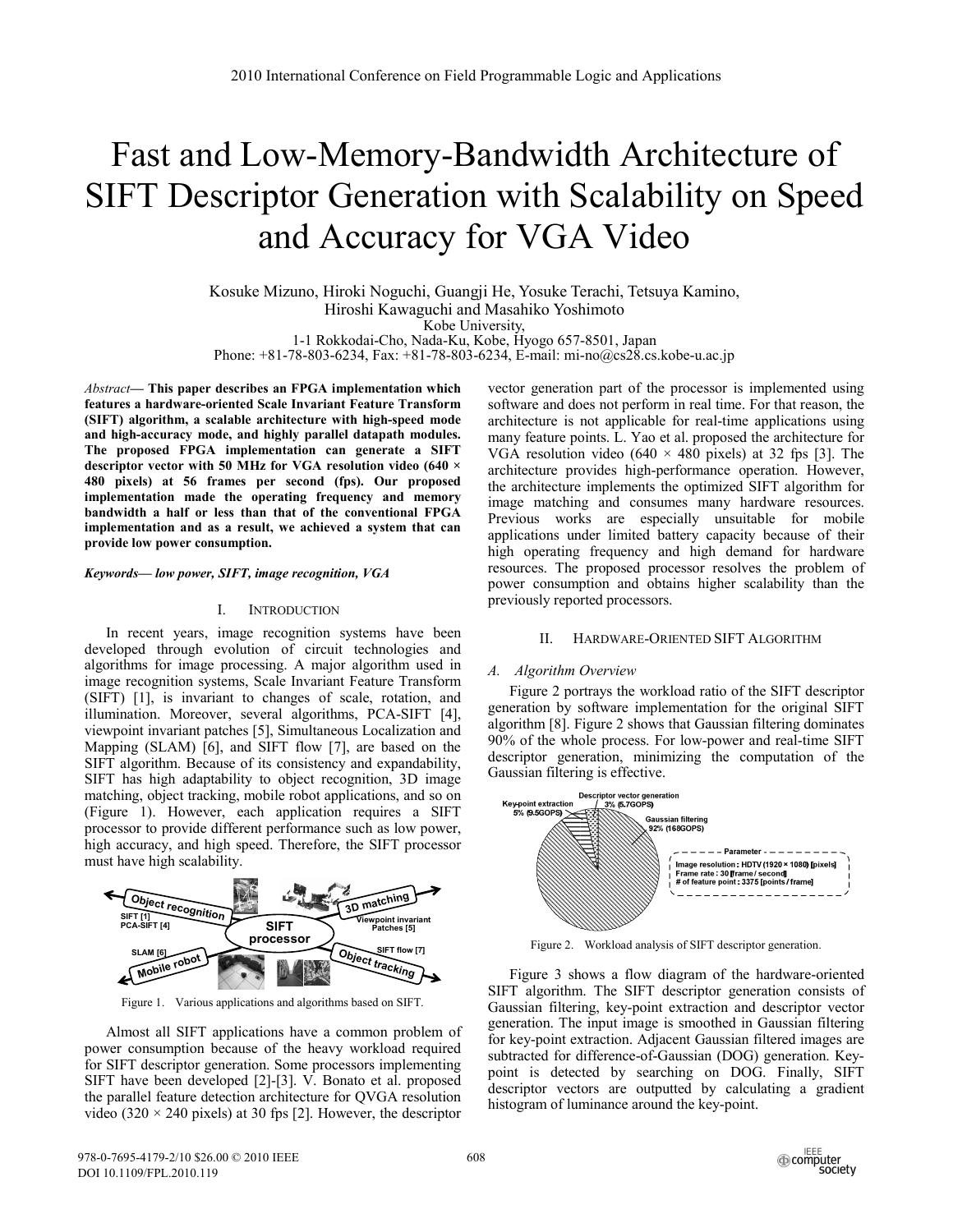

Figure 3. Hardware-oriented SIFT descriptor generation.

The original scheme handles a whole image all at once. It can provide high-accuracy results, but it increases the use of hardware resources. In contrast, the proposed method processes an image divided into regions of interest (ROIs). The introduction of ROIs provides a structure that is appropriate for clock gating and operating frequency control with little accuracy degradation. Additionally, it reduces the capacity in an on-chip memory. In an original algorithm, a Gaussian filtered image in any hierarchy is generated from an input image or Gaussian filtered image in the previous hierarchy. This method raises the accuracy of key-point extraction, but it increases latency. The proposed scheme generates a 2D Gaussian filtered image solely from an input image. It can accelerate the operation of Gaussian pyramid generation with the shortcoming of slight accuracy degradation.

# *B. ROI*

Figure 4 depicts a conceptual diagram introducing ROI into the original SIFT algorithm: (a) is the original algorithm, and (b) is a ROI-based algorithm dividing input image into four ROIs. The ROI-based algorithm drastically reduces the capacity for working memory with low accuracy degradation. In the proposed algorithm, ROI sizes are  $40 \times 30$  in high-speed mode and  $80 \times 60$  in high-accuracy mode. In the case of VGA resolution, the proposed algorithm requires the working memory for 80  $\times$  60 pixels, while original SIFT does 640  $\times$  480 pixels. Consequently, the proposed method reduces working memory by 98% compared with the original scheme.



Figure 4. Conceptual diagram of introducing ROI into original SIFT.

### *C. Two-Dimensional Gaussian Filtering*

In this subsection, we describe two-dimensional Gaussian filtering for a hardware implementation. Figure 5 shows twodimensional Gaussian filtering at a pixel level, where *Y* is the input image, *C* is the coefficient of Gaussian function, and *G* is the result of one Gaussian filtering. A result of twodimensional Gaussian filtering is the sum of a result by multiplication of one pixel *Y* and one coefficient *C*. The reuse of an intermediate result is difficult using this scheme because the same combination of one pixel and one coefficient do not exist in adjacent Gaussian filtering. Figure 6 depicts the combination of two one-dimensional Gaussian filterings where *CV* is the vertical coefficient, *CH* is the horizontal coefficient of Gaussian function, and *G*' is the intermediate result of onedimensional Gaussian filtering. This scheme can drastically reduce the number of memory accesses and output the same result as two-dimensional Gaussian filtering because this method provides the reuse of an intermediate result *G*'.



Figure 5. Disadvantage of using two-dimensional Gaussian filtering.



Figure 6. Advantage of using one-dimensional Gaussian filtering.

# *D. Gaussian Pyramid Generation*

In the original algorithm, a Gaussian filtered image in any hierarchy is computed recursively from an input image. The method raises the key-point extraction accuracy, but it causes an increase of latency disturbing high-speed operation. Therefore, some changes are necessary for a real-time application. The proposed scheme generates any Gaussian filtered image solely from an input image. The method has scale parallelism and hierarchical parallelism. Therefore, the method can accelerate the operation of Gaussian pyramid generation with the shortcoming of slight accuracy degradation.

### *E. Simulation Results*

This subsection describes effects of the proposed algorithm in memory size, the number of memory accesses, and performance. The proposed method reduces the size of working memory by 98% compared with the original scheme. The proposed Gaussian filtering reduces the number of memory accesses by 93%, compared with the general twodimensional Gaussian filtering. We conducted a simulation for accuracy degradation using software for object recognition to confirm the performance of the proposed algorithm in high-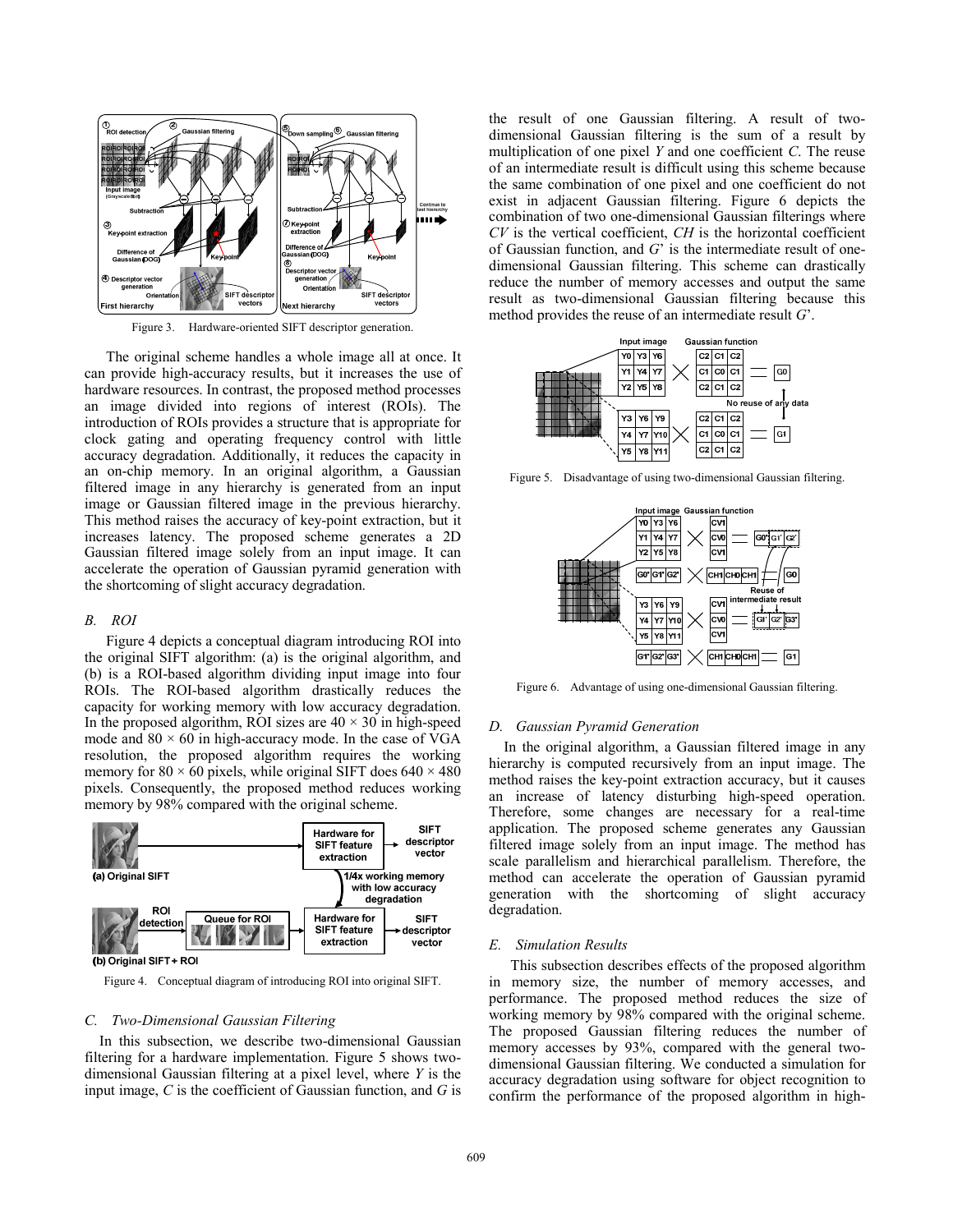accuracy mode. The respective numbers of objects and test images are 79 and 100. Results of the experiment show that the recognition rate degradation is 2.1% (Figure 7). The quality loss is allowable for general-purpose video applications. Highspeed mode degrades the feature-point accuracy to 29% of that in high-accuracy mode.



Figure 7. Accuracy degradation by the proposed algorithm.

# III. ARCHITECTURE

## *A. Architecture Overview*

Figure 8 presents the whole diagram of the proposed architecture. The architecture comprises a main SIFT vector generation module and controllers for external devices such as an SDRAM, a CPU, and a camera. The proposed architecture has two operation modes: high-speed mode and high-accuracy mode. The former mode supports high-speed operation through a pipeline using small ROI. Consequently, the mode is suitable for real-time application. The latter mode provides more accurate operation using a large ROI. The sections below describe the two operation modes in greater detail.



Figure 8. Proposed FPGA architecture.

# *B. Architecture in High-Speed Mode*

In the high-speed mode, the architecture performs pipelining using an ROI of  $40 \times 30$  pixels. Figure 9 presents the pipeline flow in the high-speed mode. The pipeline is divided into four stages: ROI reading, Gaussian filtering, keypoint extraction, and descriptor vector generation. The highspeed mode provides SIFT descriptor vector generation at 56 fps.

| Key point<br>Gaussian<br><b>Read ROI</b><br>extraction<br>filtering | <b>Descriptor</b><br>vector<br>generation                                                                        |
|---------------------------------------------------------------------|------------------------------------------------------------------------------------------------------------------|
| Gaussian<br><b>Read ROI</b><br>filterina                            | <b>Descriptor</b><br>Key point<br>vector<br>extraction<br>generation                                             |
| <b>Read ROI</b>                                                     | <b>Descriptor</b><br>Key point<br>Gaussian<br>vector<br>filtering<br>extraction<br>generation                    |
|                                                                     | <b>Descriptor</b><br>Key point<br>Gaussian<br><b>Read ROI</b><br>vector<br>extraction<br>filtering<br>generation |
|                                                                     | Time                                                                                                             |

Figure 9. Pipeline flow in high-speed mode.

#### *C. Architecture in High-Accuracy Mode*

In the high-accuracy mode, the architecture performs a sequential operation using ROI of  $80 \times 60$  pixels. Figure 10 presents the operation flow in the high-accuracy mode. In the operation, ROI reading and descriptor vector generation are overlapped for efficient processing. The high-accuracy mode enables SIFT descriptor vector generation at 32 fps. In addition to the real-time operation, the mode provides a more precise key-point than the high-speed mode.



Figure 10. Operation flow in high-accuracy mode.

## *D. Elemental Architecture in the Datapath Modules*

This subsection introduces important modules for Gaussian filtering and key-point extraction.

First, a Gaussian filtering module is described. Gaussian filtering accounts for most of the workload in the SIFT algorithm. Therefore, this part is the most important circuit for a low-power and high-speed system. We implemented a 60 parallel systolic-array (SA) architecture to resolve the workload problem. Figure 11 shows the block diagram of Gaussian filtering module comprising 60 SAs. In fact, an SA has ringconnected registers, two multiplier accumulators (MAC) and one multiplexer. Each SA reads one pixel per cycle and operates with a pipeline of pixel level. Results show that the Gaussian filtering circuit operates with 50 MHz and VGA resolution at 62 fps.



Figure 11. Block diagram of the Gaussian Filtering Datapath.